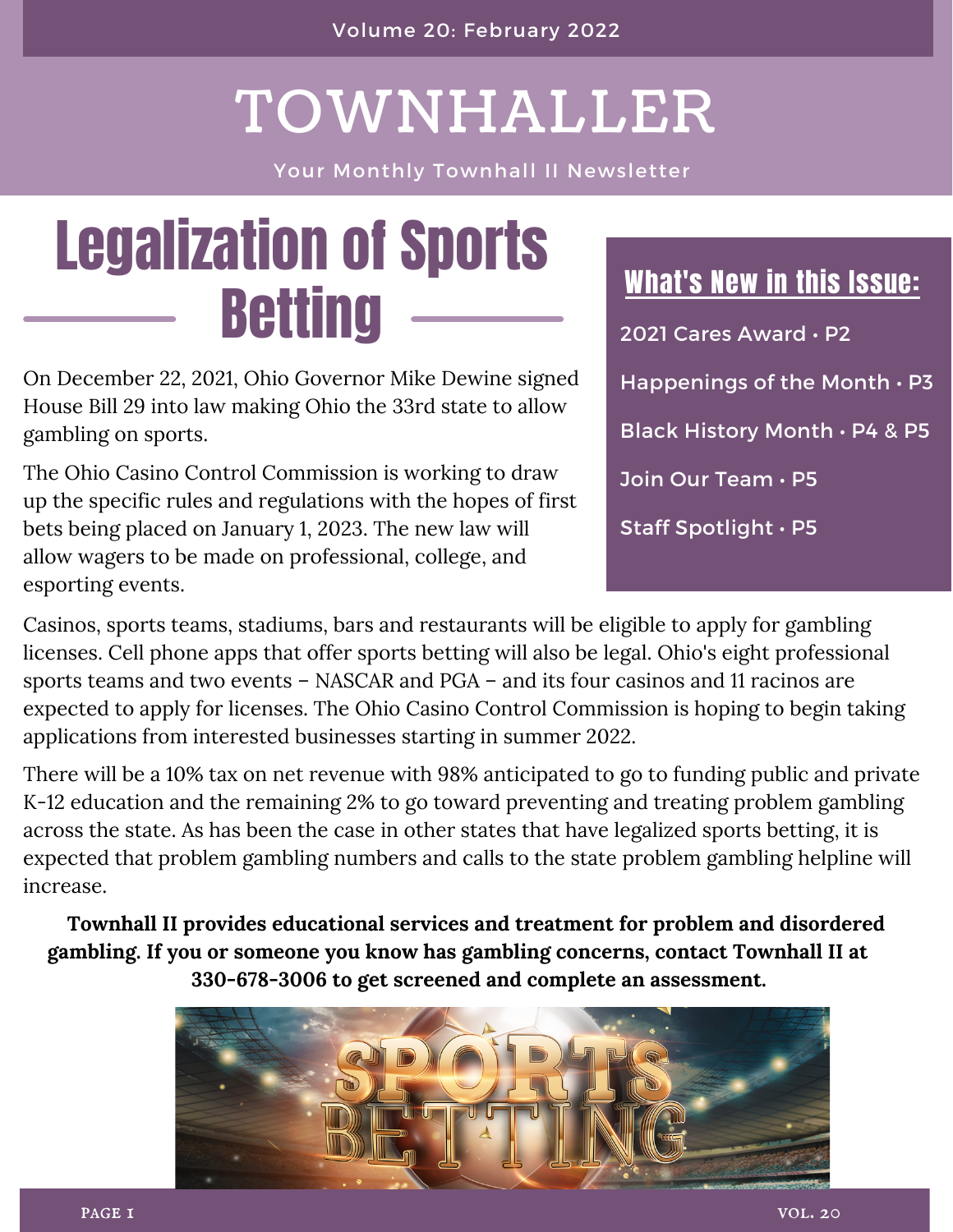### 2021 CARES Champions of Recovery Award

Stefani Whitmire, Peer Support Specialist at Townhall II, received the 2021 CARES Champions of Recovery Award from the Ohio Association of County Behavioral Health Authorities. Whitmire was one of eight recipients in the state of Ohio for this annual award that recognizes frontline workers and leaders who have dedicated significant time and expertise to support and serve Ohioans impacted by substance use disorders.

Tamera Hunter, CEO of Townhall II, a non-profit agency in Kent, expressed her appreciation of Whitmire's work. "Stefani has great compassion and commitment for helping others. Her work as a peer support specialist has been valuable to individuals and families impacted by addiction."

A peer support specialist is a person with "lived experience" who has been trained to support others who are struggling with mental health and addiction issues. Since peer supporters have been successful in their own recovery process, they are able to help others experiencing similar situations through shared understanding, respect, and mutual empowerment.

The award was presented by John Garrity, executive director of the Mental Health & Recovery Board of Portage County. "Peer support specialists play an important role in our continuum of care, and we are fortunate in Portage County to have Stefani, who is one of the best!"

To learn more about treatment and recovery services available in Portage County, contact the Addiction Helpline at Townhall II at 330-678-3006.

Mental Health and Recovery Board of Portage County, 2022



66

It was such an honor receiving this award and very unexpected! I'm so grateful that the importance and value of peer recovery support is now widely recognized.

-Stefani Whitmire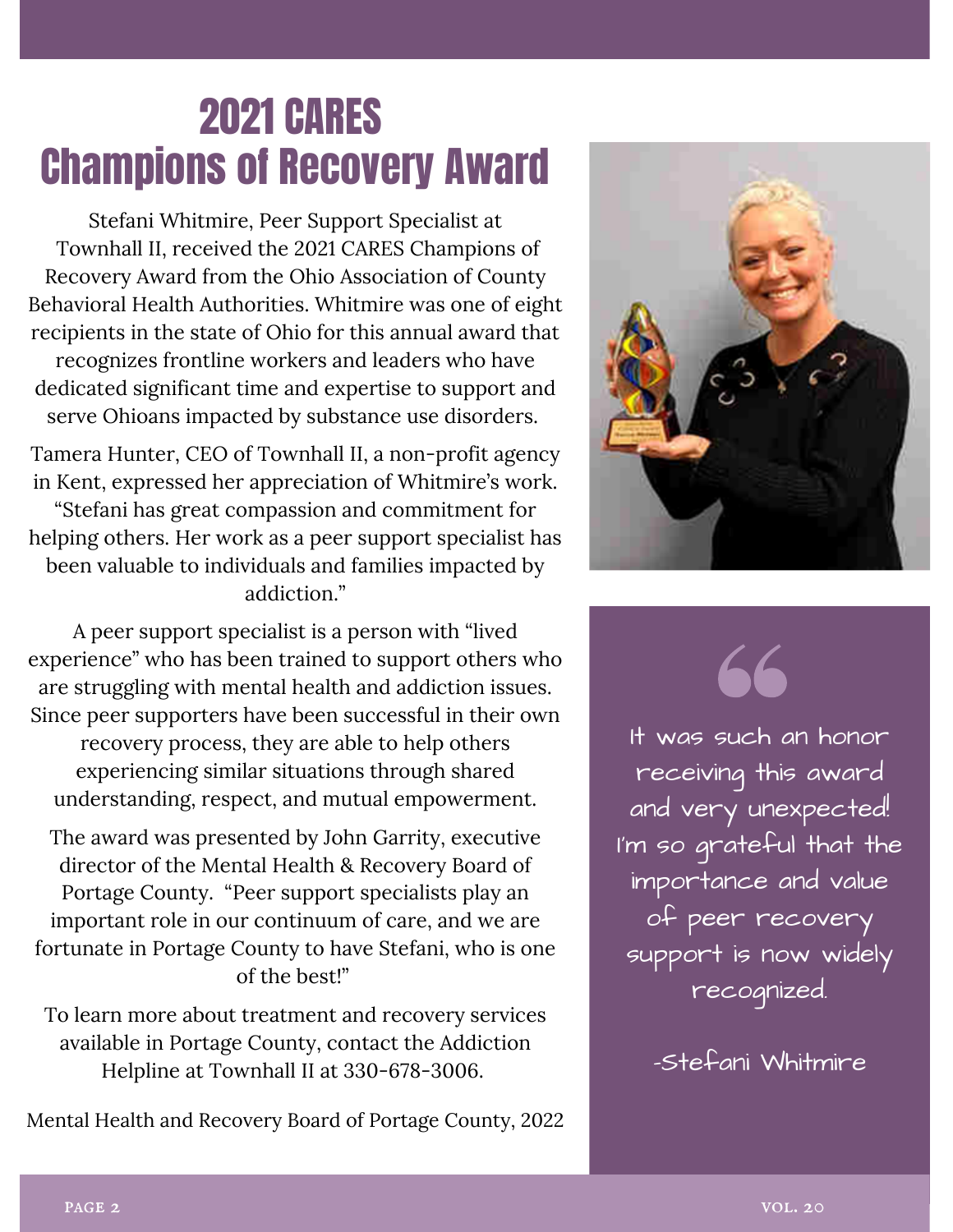# Happenings this Month

#### February 2nd: *Groundhog Day*

Groundhog Day is celebrated in the U.S. each year on February 2nd. The first official Groundhog Day celebration took place on February 2, 1887, in Punxsutawney, Pennsylvania.

#### February 4th: *Winter Olympics Games*

The XXIV Winter Olympics games will be held in Beijing, China, from February 4th-20th. If you are interested in watching the ceremony as well as the games, [NBC](https://www.nbcolympics.com/) will [broadcast](https://olympics.nbcsports.com/2021/02/10/nbc-tokyo-olympics-opening-ceremony-live-morning/) the entire Olympic Games.

#### February 8th: Safer Internet Day

This year marks the 19th celebration of Safer Internet Day! The goal is to join together to make the internet a safer and better place for all, especially for children. Safer Internet Day is celebrated across the world. This year's theme is, "Together for a better internet."

Interested in learning more about Safer Internet Day? Check out the Safer [Internet](https://www.saferinternetday.org/en-GB/home) website for more information.



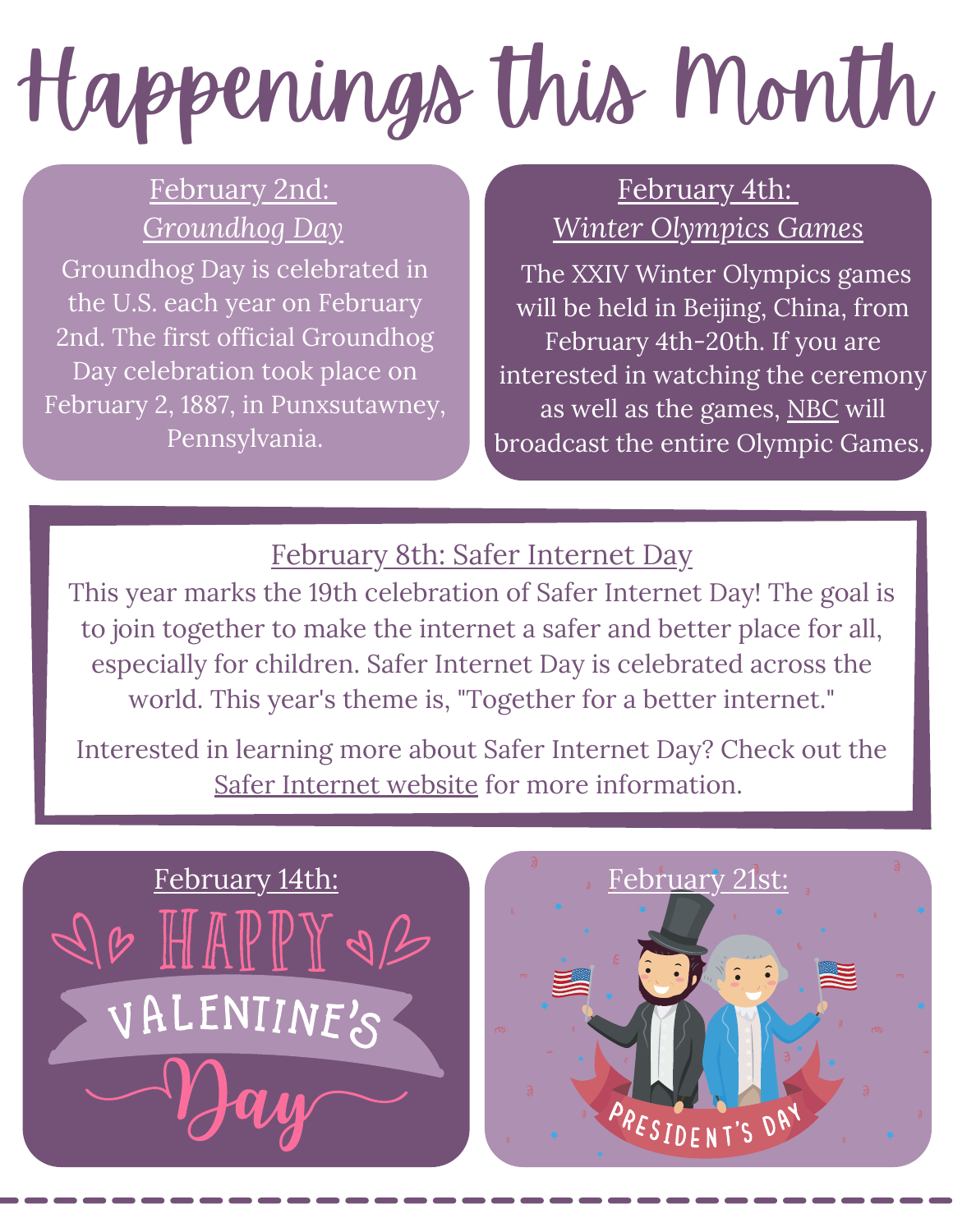## Black History Month

February is African American history month, each year the Association for the study of African American Life and History has a theme for the month that is usually announced by the president. This year's theme is Black Health and Wellness. The medical industry is a point of both great accomplishments and great trauma within the community. Both of these elements of history should be understood and respected.

Over the centuries members of the African American community have been disregarded and treated as subhuman by members of the medical community. For years there was a belief that if someone was of African descent that meant that they experienced little to no pain compared to those of the white population. This was used as an excuse to perform surgeries on them without any form of anesthetics, even long after they became widely available. This idea is prevalent today where some modern textbooks will say that members of the black community have a higher pain tolerance than their white counterparts, including children. This in turn leads to discrimination in quality treatment and black patients being less likely to be listened to by doctors. As a result, there has been an understandable reluctance to trust the medical community. The same medical community that has benefited greatly from the contributions of the black community.

There have been many advances in the field of medicine due to members of the African American community that were not recognized until years after the fact. Vivian Thomas is a prime example of this. Thomas was a key person in the first infant open heart surgery in 1944. He figured out how to replicate a deadly children's birth defect on dogs so that the team could practice before the first surgery on a human. He also assisted with the surgery, but received no credit. All of this while being denied a formal education. He worked at John Hopkins officially as a lab assistant but in reality was performing and teaching others how to perform heart surgeries. He was both the highest paid lab assistant and highest paid African American on the John Hopkins campus. In 1976 he was awarded an honorary doctorate and promoted to a full time staff position where he continued to teach until his eventual retirement. Because of this lack of official recognition, he is often also left out of listed African American medical achievements.